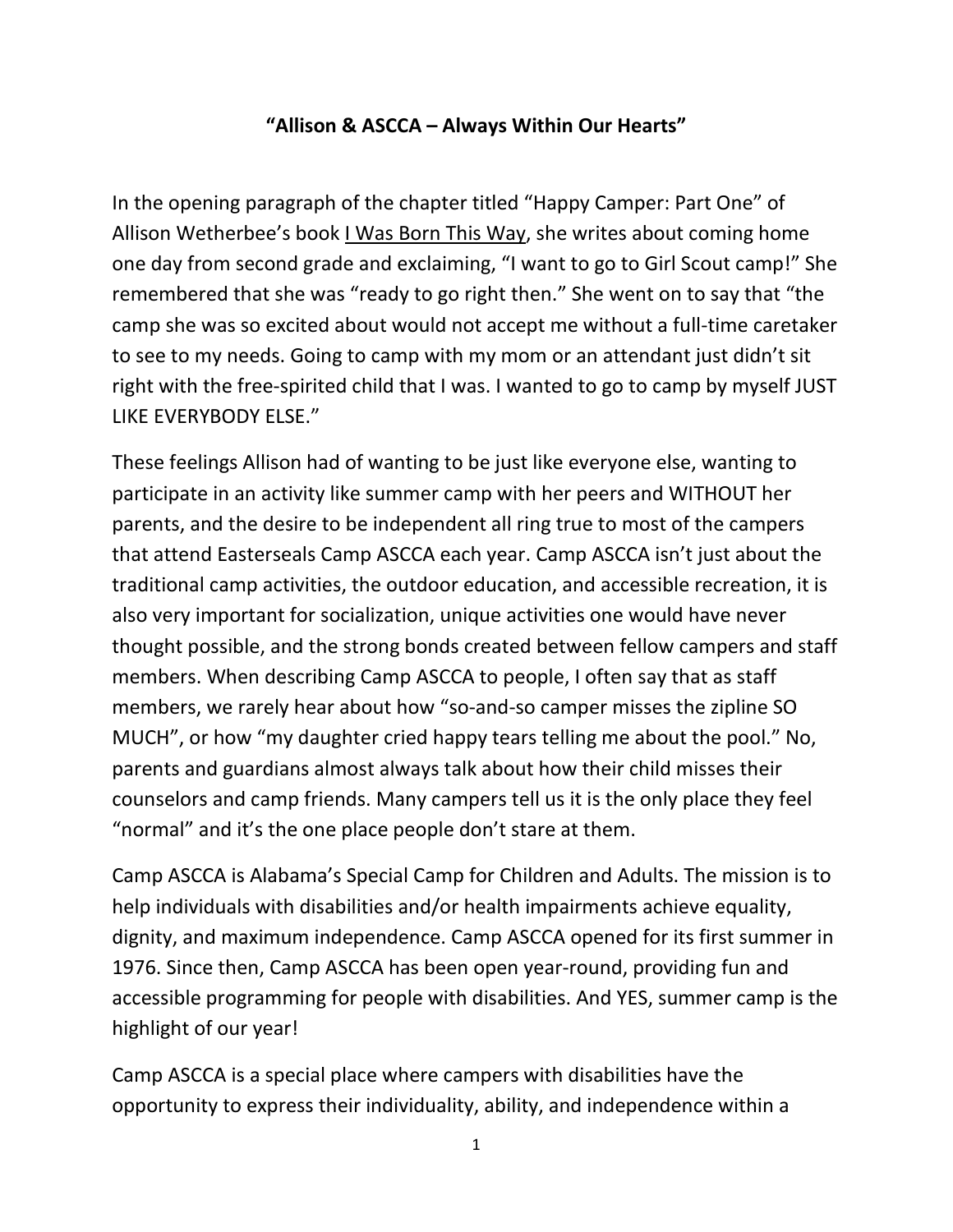supervised setting. The activities offered at Camp include swimming, canoeing, fishing, arts & crafts, a waterslide, three ziplines, tubing on the lake, archery, mini golf, nature, a splash pad, fishing, dancing, concerts, talent shows, and much, much more.

Allison Wetherbee and her family found out about Camp ASCCA from a "hometown friend" in the late 1970's and she decided to give it a try. She had rarely been around other children with disabilities and looked forward to her new adventure. As with most other parents dropping their child off for summer, her parents were more nervous than Allison herself! If you have the chance, please try to get your hands on a copy of Allison's book, she has some great stories about her time at Camp.

Allison was raised in southwest Alabama by parents and alongside two sisters who didn't treat her any different than any other person. She was taught and learned to do most things by herself. Her family thought this to be very important for her growing up and to experience life just like anyone else. Attending Camp ASCCA reinforced this independence and she had fun while doing it. She left a mark on many people at camp. With experiences like learning to swim, riding a horse, canoeing, and other activities, every person I meet who knows Allison from Camp ALWAYS has a great story to tell. There were songs sang, whispers and giggles in the dark, her wanting to reach the bottom of the pool so someone took her (cover your ears, Gloria!), and other adventures and misadventures throughout the years. Camp ASCCA has always been and will always be an important part of life for anyone.

Before meeting Allison, I would often go a visit a club or organization to speak about Camp ASCCA and our mission. Again, I heard many stories about people meeting Allison and how encouraged or inspired they were by her. SHE left THEM with a positive outlook on life and what Camp ASCCA does for people and at times I felt like I kind of knew her. She didn't even know what was being said of her while she was living her life up in Muscle Shoals as a professional mental health counselor! From the last time she was at Camp ASCCA and stretching over the next 15-20 years, her legacy was still going strong in our Camp ASCCA world.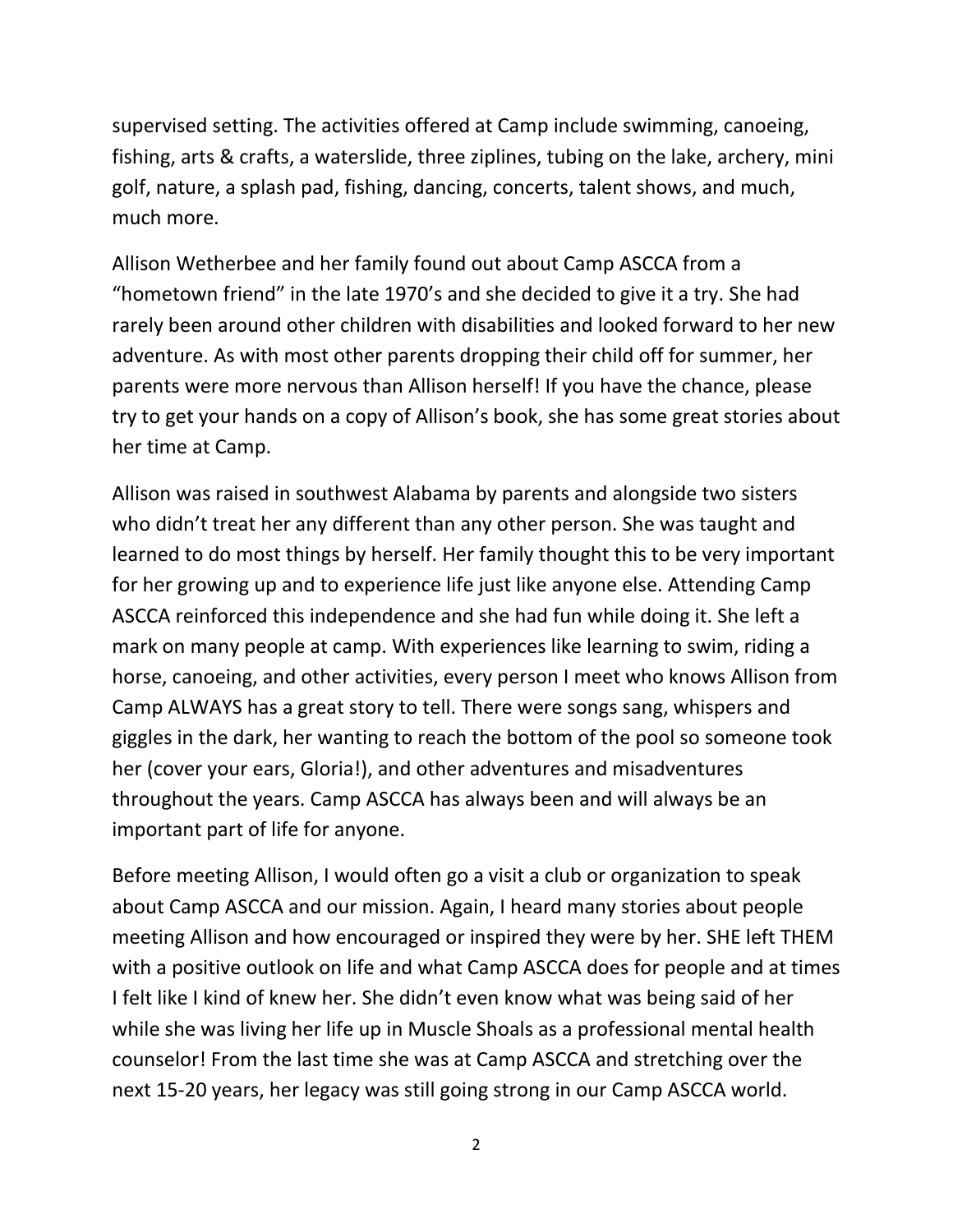Allison often spoke and wrote about God's "plan" for her. In late 2007, God's plan for Allison continued in a new direction. She started communicating with many "camp people" again and began speaking to our administrator about how she can get involved with Camp ASCCA. Allison was offered a full-time job as the Public Relations Director. Soon after her hiring, Allison moved to Camp ASCCA and into her own house. She hired a personal attendant and hit the ground running, or I should say rolling. As the PR director, Allison was a great spokeswoman for our organization visiting many social and civic clubs, talking to parent groups, student groups, various nonprofits and participating in many interviews for print, web based, and broadcast media. She not only shared her own personal experiences with Camp ASCCA, but perfectly and dynamically told the Camp ASCCA story. She was wonderful at doing this not only because she embodied what Camp ASCCA is, but also because she LIVED the experience in her younger years.

Speaking of her younger years, Allison had actually worked for Camp ASCCA in her teens as well. For three summers starting in 1986, Allison was a public relations assistant. Again, making a huge impact on all who she encountered, Allison worked with the PR team in giving tours, speaking to groups, encouraging donors to give, and writing great stories and articles about Camp, its campers, and staff.

In her book, in the chapter "Happy Camper: Part Two," Allison wrote that she "felt complete, understood, and at ease" at Camp ASCCA. She said her "parents paved the way for all the accomplishments I've achieved in life. Attending Camp ASCCA provided the springboard that allowed me to know I could achieve [my] goals." Independence, confidence, grit, ability, and friendships are all positive and we are lucky to have been a part of Allison's life.

Did you know that Allison had never been down a waterslide? Nope, she hadn't. But because Camp ASCCA is a place that is always looking forward to making new and unique opportunities happen for people with disabilities, she was the first person with a disability to ride down the new Camp ASCCA waterslide in 2010. The other staff members and I had a wonderful time together with Allison. We all collaborated well at work and also had many adventures along the way in many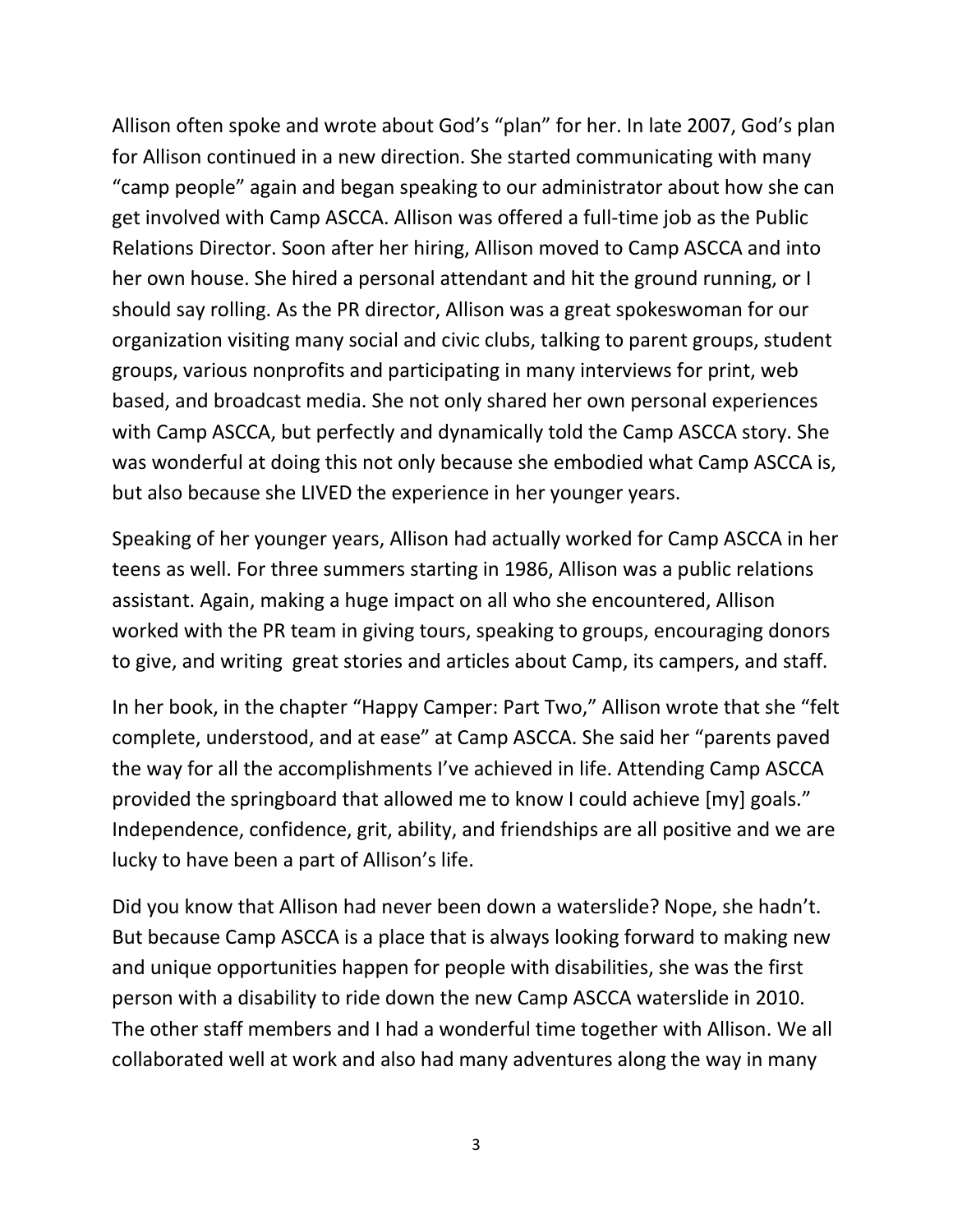personal experiences like parties, nights out on the town, movies, and even getting massages! Y'all should've seen the masseuse's face when we rolled in.

Allison eventually decided to move to the Shoals area of the state and work remotely and on-the-road for Camp ASCCA. She had a difficult time hiring and keeping attendants in the Lake Martin area and chose to return to where she had close friends and years of relationships. Besides being in Camden with her family, Muscle Shoals felt more like home to her.

The last time I saw Allison was I think a week before she passed away. It was summer camp time at Camp ASCCA, and she made regular visits to Camp to help with tours, spend time with campers, and greeting donors and friends. I had rarely helped Allison at mealtimes, but that afternoon she asked me to eat with her so we could catch up. We collaborated closely in our jobs and as friends, she asked me about my kids, and I asked her about her family and lifestyle. I feel very blessed to have spent more time than usual with Allison that day. She usually was zipping around very busily and socially.

On the morning she passed away, our administrator and I had left early to attend a meeting I can't remember and were returning back to the office. We were approaching the Camp ASCCA gate on the road when we received the call from Allison's friend to tell us the news. I had never experienced disbelief before and felt for sure she was calling the wrong person with the wrong information. It was unbelievable to me. I even tried to call her cellphone to tell her this was a mistake and willed her to answer her phone.

Many of us here today have been blessed to have known Allison Wetherbee, or known of her. Allison talked about accepting herself and was a role model to help kids and adults, with or without disabilities, accept themselves too. She touched countless lives. Allison has a strong legacy as an important woman in Alabama and I hope her story will be passed on for lifetimes and remembered for the strong person she was.

There is an outdoor entertainment space at Camp ASCCA named "The Outpost". Many talent shows, bands, musical guests, and parties have happened at this spot